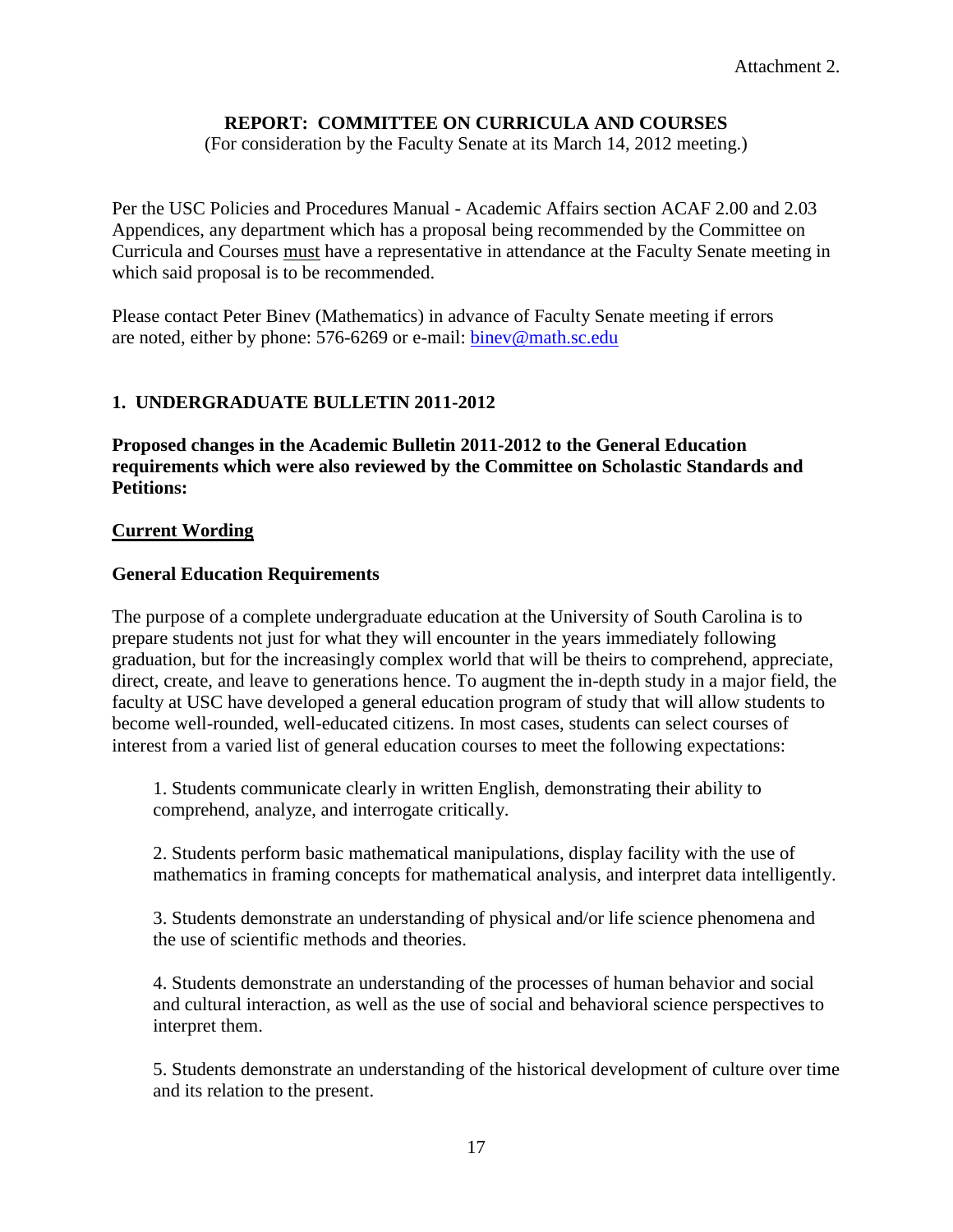6. Students communicate orally and in writing in another language.

7. Students demonstrate an appreciation of literary, visual or performing arts and their cultural context, as well as express informed personal responses to artistic creations.

All general education requirements leading to baccalaureate degrees in colleges and departments at USC Columbia shall include as a minimum:

1. **English**–6 credits at the level of [ENGL 101](http://bulletin.sc.edu/content.php?catoid=36&navoid=4232&hl=&returnto=search#tt5061) and [102](http://bulletin.sc.edu/content.php?catoid=36&navoid=4232&hl=&returnto=search#tt6753) . Students who exempt English 101 and/or 102 without receiving credit toward graduation must enroll in 3 or 6 credits of English above the 100 level.

2. **Numerical and Analytical Reasoning**–6 credits, to be earned in one of the following ways: [MATH 122](http://bulletin.sc.edu/content.php?catoid=36&navoid=4232&hl=&returnto=search#tt7645) or [141](http://bulletin.sc.edu/content.php?catoid=36&navoid=4232&hl=&returnto=search#tt5712), plus an additional course from [PHIL 110](http://bulletin.sc.edu/content.php?catoid=36&navoid=4232&hl=&returnto=search#tt6607), [111](http://bulletin.sc.edu/content.php?catoid=36&navoid=4232&hl=&returnto=search#tt5203), mathematics (at the next higher level), computer science, or statistics; two courses from one of the following fields–philosophy (110 and 111 only) or computer science or statistics.

3. **Liberal Arts**–12 credits, of which 3 hours must be in history, 3 hours in fine arts, and 3 hours in social or behavioral sciences.

4. **Natural Sciences**–7 credits, including at least one course with a laboratory requirement.

5. **Foreign Languages**–students shall demonstrate in one foreign language the ability to comprehend the topic and main ideas in written and, with the exception of Latin and Ancient Greek, spoken texts on familiar subjects. This ability can be demonstrated by achieving a score of two or better on a USC foreign language test. Those failing to do so must satisfactorily complete equivalent study of foreign language at USC.

Students must refer to the academic unit in which they are enrolled to determine how these requirements will be met. Most colleges and departments require more than the University's minimum requirements in basic education course work.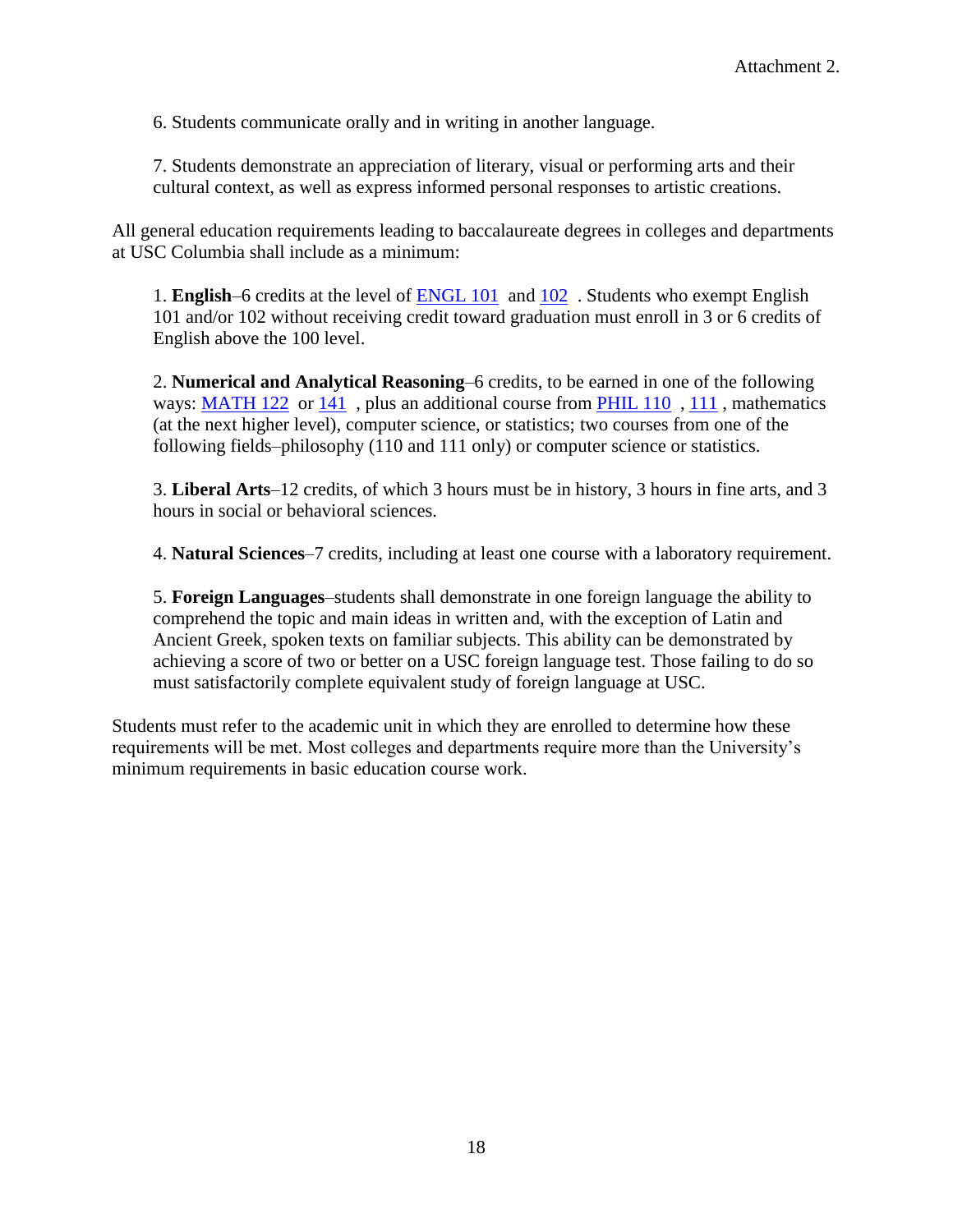## **Proposed Wording**

## *Carolina Core* **Requirements**

The *Carolina Core* curriculum provides the common core of knowledge, skill, and academic experience for all Carolina undergraduates. The *Core* begins with *foundational courses* early in the undergraduate experience, followed by an *integrative course* near the end in which selected *Core* learning outcomes are integrated into discipline-specific study. For more information go to <http://www.sc.edu/generaleducation/>

| Code       | <b>Carolina Core</b><br><b>Components</b>                                               | <b>Carolina Core</b><br><b>Learning Outcomes</b>                                                                                                                                                   | <b>Credit Hours</b>                         |
|------------|-----------------------------------------------------------------------------------------|----------------------------------------------------------------------------------------------------------------------------------------------------------------------------------------------------|---------------------------------------------|
|            | <b>I. Lower Division:</b><br><b>Core Courses</b>                                        | Learning Outcomes to be met at<br>foundational level of mastery                                                                                                                                    | <b>28-34 hours</b>                          |
| <b>AIU</b> | Aesthetic and Interpretive<br>Understanding                                             | Create or interpret literary, visual or<br>performing arts                                                                                                                                         | 3                                           |
| <b>ARP</b> | Analytical Reasoning and<br>Problem-Solving                                             | Apply the methods of mathematical,<br>statistical, or analytical reasoning to<br>critically evaluate data, solve<br>problems, and effectively<br>communicate findings verbally and<br>graphically. | 6                                           |
| <b>CMW</b> | Effective, Engaged, and<br>Persuasive<br>Communication:<br><b>Written Component</b>     | Identify and analyze issues, develop<br>logical and persuasive arguments,<br>and communicate ideas clearly for a<br>variety of audiences and purposes<br>through writing and speaking.             | 6<br>Written component                      |
| <b>GSS</b> | Global Citizenship and<br>Multicultural<br>Understanding:<br><b>Social Sciences</b>     | Use the principles of the social<br>sciences to explore diverse cultural<br>identities and to analyze political and<br>environmental issues.                                                       | 3                                           |
| <b>GHS</b> | Global Citizenship and<br>Multicultural<br>Understanding:<br><b>Historical Thinking</b> | Use the principles of historical<br>thinking to assess the relationships<br>between modern societies and their<br>historical roots.                                                                | 3                                           |
| <b>GFL</b> | Global Citizenship and<br>Multicultural<br>Understanding:<br>Foreign Language           | Communicate effectively in more<br>than one language.                                                                                                                                              | $0 - 6$<br>(depending on<br>placement test) |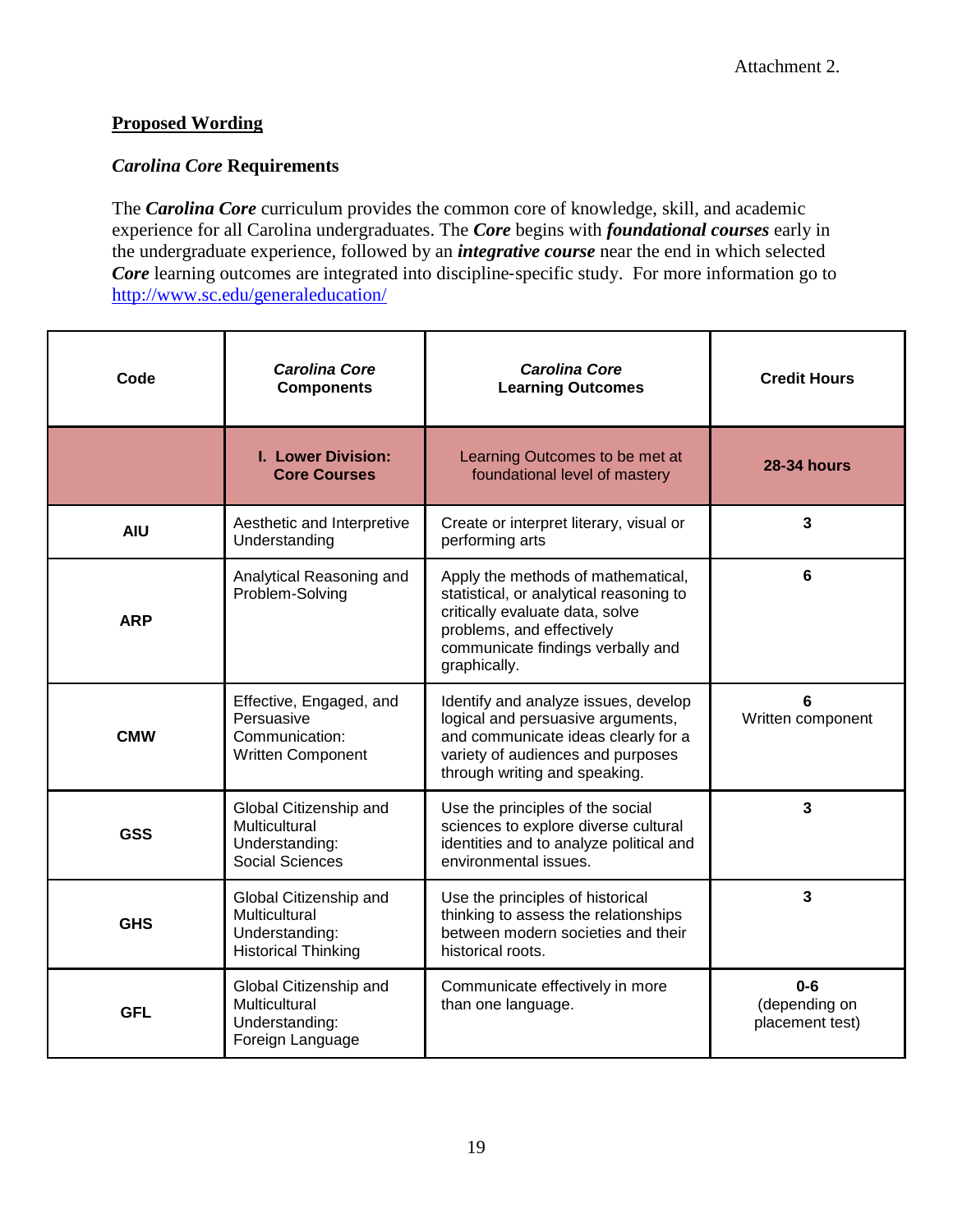| <b>SCI</b>  | Scientific Literacy                                                                              | Apply the principles and language of<br>the natural sciences and associated<br>technologies to historical and<br>contemporary issues.                                                 | 7                                                                                                                          |
|-------------|--------------------------------------------------------------------------------------------------|---------------------------------------------------------------------------------------------------------------------------------------------------------------------------------------|----------------------------------------------------------------------------------------------------------------------------|
|             | <b>II. Lower Division:</b><br><b>Stand-Alone or</b><br><b>Overlay-Eligible</b><br><b>Courses</b> | Up to two of these three Core<br>requirements may be met in overlay<br>courses that combine learning<br>outcomes from two Core courses.                                               | 3-9 hours<br>(depending on whether<br>these three outcomes are<br>met with stand-alone or<br>up to two overlay<br>courses) |
| <b>CMS</b>  | Effective, Engaged, and<br>Persuasive<br>Communication: Spoken<br>Component                      | Identify and analyze issues, develop<br>logical and persuasive arguments,<br>and communicate ideas clearly for a<br>variety of audiences and purposes<br>through writing and speaking | $0 - 3$<br>Spoken component                                                                                                |
| <b>INF</b>  | <b>Information Literacy</b>                                                                      | Collect, manage and evaluate<br>information using technology, and<br>communicate findings.                                                                                            | $0 - 3$                                                                                                                    |
| <b>VSR</b>  | Values, Ethics, and Social<br>Responsibility                                                     | Examine different kinds of social and<br>personal values, analyzing the ways<br>in which these are manifested in<br>communities as well as individual<br>lives                        | $0 - 3$                                                                                                                    |
| Integrative | <b>III. Upper Division:</b><br><b>Integrative Course in the</b><br><b>Major</b>                  | Upper division course in the major<br>program of study includes learning<br>outcomes from the Carolina Core.<br>Students should refer to their<br>program major for more information. | N/A                                                                                                                        |
|             | <b>TOTAL Hours in</b><br><b>Carolina Core</b>                                                    |                                                                                                                                                                                       | $31 - 43$ hours<br>(depending on language<br>placement tests and use<br>of at most two overlay<br>courses)                 |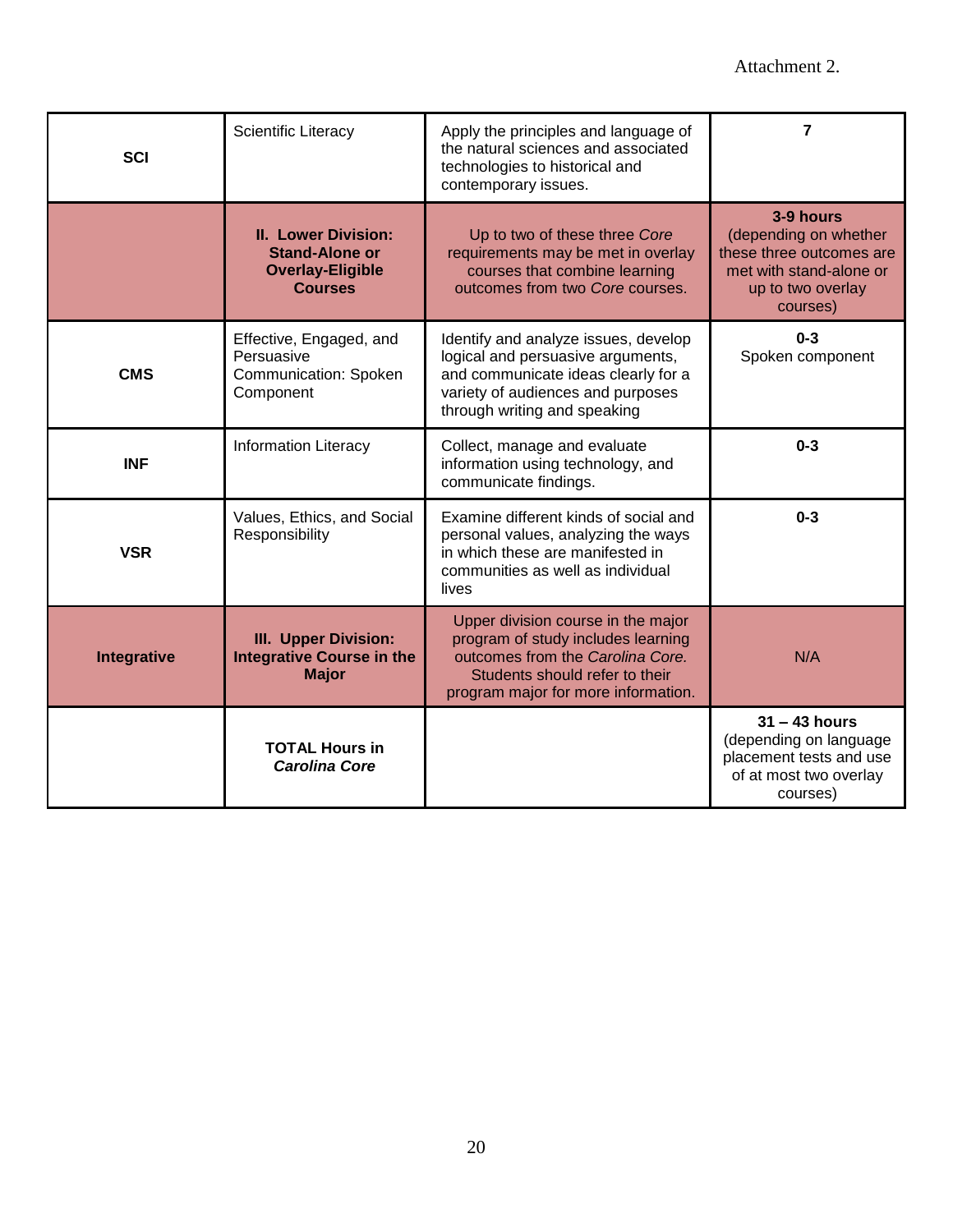## **2. COLLEGE OF ARTS AND SCIENCES**

## **A. Department of Art Change in course number and addition of restriction**<br>From: ARTE 471 Directed Teaching in Art. (12) ARTE 471 Directed Teaching in Art. (12)<br>ARTE 571 Directed Teaching in Art. (12) To: ARTE 571 Directed Teaching in Art. (12)

**Restricted to: Undergraduates only**

## **B. Department of Biological Sciences Change in note**

|     | From: BIOL 510  | Invertebrate Zoology. $[=MSCI 510] (4)$                             |
|-----|-----------------|---------------------------------------------------------------------|
|     |                 | Note: Three lecture and two three-hour laboratory periods per week. |
| To: | <b>BIOL 510</b> | Invertebrate Zoology. $[=MSCI 510] (4)$                             |
|     |                 | Note: Three lectures and one three-hour laboratory period per week. |

## **C. Environment and Sustainability Program Change in curriculum. Website 2011-2012 Bulletin – BS in Environmental Science**

| <b>Current</b>                                                                                                                                                                                                                                                                                                                                                                                                                                                                                                                                                                                                                                                                                                                                                                                                                                                                                                                                                                                                                                                                                                                      | <b>Proposed</b>                                                                                                                                                                                                                                                                                                                                                                                                                                                                                                                                                                                                                                                                                                                                                                                                                                                                                                                                                                                                                                                                                                                                                                               |  |
|-------------------------------------------------------------------------------------------------------------------------------------------------------------------------------------------------------------------------------------------------------------------------------------------------------------------------------------------------------------------------------------------------------------------------------------------------------------------------------------------------------------------------------------------------------------------------------------------------------------------------------------------------------------------------------------------------------------------------------------------------------------------------------------------------------------------------------------------------------------------------------------------------------------------------------------------------------------------------------------------------------------------------------------------------------------------------------------------------------------------------------------|-----------------------------------------------------------------------------------------------------------------------------------------------------------------------------------------------------------------------------------------------------------------------------------------------------------------------------------------------------------------------------------------------------------------------------------------------------------------------------------------------------------------------------------------------------------------------------------------------------------------------------------------------------------------------------------------------------------------------------------------------------------------------------------------------------------------------------------------------------------------------------------------------------------------------------------------------------------------------------------------------------------------------------------------------------------------------------------------------------------------------------------------------------------------------------------------------|--|
| <b>Courses Acceptable for Major Credit</b>                                                                                                                                                                                                                                                                                                                                                                                                                                                                                                                                                                                                                                                                                                                                                                                                                                                                                                                                                                                                                                                                                          | <b>Courses Acceptable for Major Credit</b>                                                                                                                                                                                                                                                                                                                                                                                                                                                                                                                                                                                                                                                                                                                                                                                                                                                                                                                                                                                                                                                                                                                                                    |  |
| <b>From the Earth and Marine Sciences</b>                                                                                                                                                                                                                                                                                                                                                                                                                                                                                                                                                                                                                                                                                                                                                                                                                                                                                                                                                                                                                                                                                           | From the Earth and Marine Sciences                                                                                                                                                                                                                                                                                                                                                                                                                                                                                                                                                                                                                                                                                                                                                                                                                                                                                                                                                                                                                                                                                                                                                            |  |
| <b>GEOL 202 - Rocks and Minerals</b><br>$\bullet$<br>GEOL 305 - Earth Systems through Time<br>$\bullet$<br><b>GEOL 315 - Surface and Near Surface</b><br>Processes<br>GEOL 335 - Processes of Global<br>$\bullet$<br><b>Environmental Change</b><br><b>GEOL 524 - Environmental Radioisotope</b><br>$\bullet$<br>Geochemistry<br>GEOL 371 - A View of the River<br>$\bullet$<br><b>GEOL 548 - Environmental Geophysics</b><br>$\bullet$<br><b>GEOL 557 - Coastal Processes</b><br>$\bullet$<br><b>GEOL 560 - Earth Resource Management</b><br>$\bullet$<br><b>GEOL 570 - Environmental Hydrogeology</b><br>$\bullet$<br>GEOL 571 - Soil Hydrology<br>$\bullet$<br><b>GEOL 575 - Numerical Modeling for Earth</b><br>$\bullet$<br><b>Science Applications</b><br><b>GEOL 581 - Estuarine Oceanography</b><br>$\bullet$<br>Other GEOL courses may be selected as<br>$\bullet$<br>approved by student's advisor<br><b>MSCI 305 - Ocean Data Analysis</b><br>$\bullet$<br><b>MSCI 311 - Biology of Marine Organisms</b><br><b>MSCI 312 - Physical and Chemical</b><br><b>Oceanography</b><br><b>MSCI 450 - Principles of Biological</b> | <b>GEOL 202 - Rocks and Minerals</b><br>$\bullet$<br>GEOL 305 - Earth Systems through Time<br>$\bullet$<br><b>GEOL 315 - Surface and Near Surface</b><br>Processes<br><b>GEOL 335 - Processes of Global</b><br>$\bullet$<br><b>Environmental Change</b><br><b>GEOL 524 - Environmental Radioisotope</b><br>$\bullet$<br>Geochemistry<br>GEOL 371 - A View of the River<br>$\bullet$<br><b>GEOL 548 - Environmental Geophysics</b><br>$\bullet$<br><b>GEOL 557 - Coastal Processes</b><br>$\bullet$<br><b>GEOL 560 - Earth Resource Management</b><br>$\bullet$<br>GEOL 570 - Environmental Hydrogeology<br>$\bullet$<br>GEOL 571 - Soil Hydrology<br>$\bullet$<br><b>GEOL 575 - Numerical Modeling for Earth</b><br>$\bullet$<br><b>Science Applications</b><br><b>GEOL 581 - Estuarine Oceanography</b><br>$\bullet$<br>Other GEOL courses may be selected as<br>$\bullet$<br>approved by student's advisor<br><b>MSCI 305 - Ocean Data Analysis</b><br>$\bullet$<br><b>MSCI 311 - Biology of Marine Organisms</b><br>$\bullet$<br><b>MSCI 313 - Chemistry of the Sea</b><br>$\bullet$<br><b>MSCI 314 - Physical Oceanography</b><br><b>MSCI 450 - Principles of Biological</b><br>$\bullet$ |  |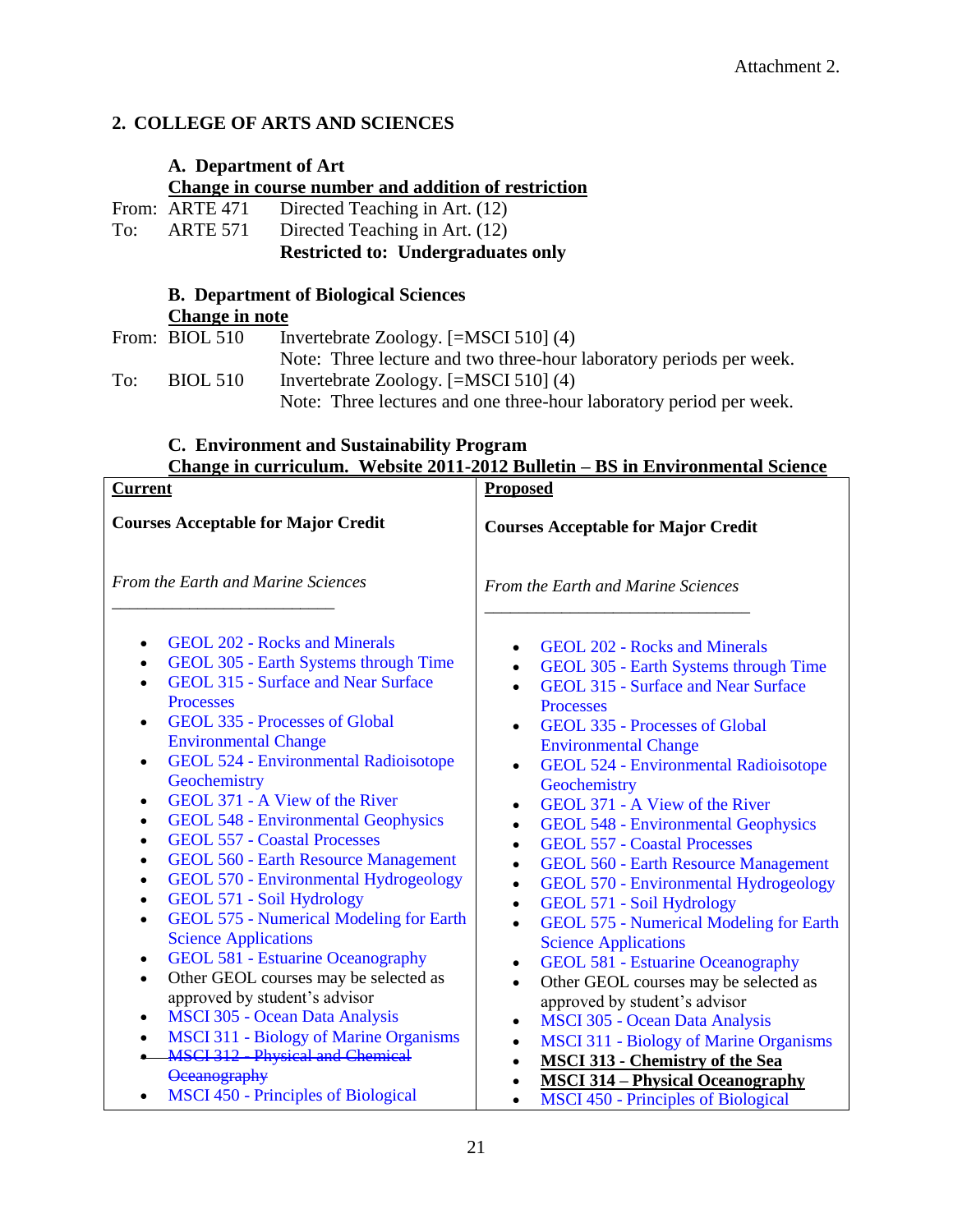| Oceanography                                       | Oceanography                                       |
|----------------------------------------------------|----------------------------------------------------|
| <b>MSCI 521 - Introduction to Geochemistry</b>     | <b>MSCI 521 - Introduction to Geochemistry</b>     |
| $\bullet$                                          | $\bullet$                                          |
| <b>MSCI 552 - Population Genetics</b>              | <b>MSCI 552 - Population Genetics</b>              |
| $\bullet$                                          | $\bullet$                                          |
| <b>MSCI 566 - Ecosystem Analysis</b>               | <b>MSCI 566 - Ecosystem Analysis</b>               |
| $\bullet$                                          | $\bullet$                                          |
| <b>MSCI 575 - Marine Ecology</b>                   | <b>MSCI 575 - Marine Ecology</b>                   |
| $\bullet$                                          | $\bullet$                                          |
| <b>MSCI 579 - Air-Sea Interaction</b>              | <b>MSCI 579 - Air-Sea Interaction</b>              |
| $\bullet$                                          | $\bullet$                                          |
| <b>MSCI 582 - Marine Hydrodynamics</b>             | <b>MSCI 582 - Marine Hydrodynamics</b>             |
| $\bullet$                                          | $\bullet$                                          |
| From the Geographical Sciences                     | From the Geographical Sciences                     |
| GEOG 202 - Weather and Climate.                    | GEOG 202 - Weather and Climate.                    |
| $\bullet$                                          | ٠                                                  |
| GEOG 343 - Human Impact on the                     | GEOG 343 - Human Impact on the                     |
| ٠                                                  | $\bullet$                                          |
| Environment                                        | Environment                                        |
| GEOG 346 - Climate and Society                     | GEOG 346 - Climate and Society                     |
| $\bullet$                                          | $\bullet$                                          |
| GEOG 347 - Water as a Resource                     | <b>GEOG 347 - Water as a Resource</b>              |
| $\bullet$                                          | $\bullet$                                          |
| GEOG 348 - Biogeography                            | GEOG 348 - Biogeography                            |
| $\bullet$                                          | $\bullet$                                          |
| GEOG 349 - Cartographic Animation                  | GEOG 349 - Cartographic Animation                  |
| $\bullet$                                          | $\bullet$                                          |
| GEOG 360 - Geography of Wind                       | GEOG 360 - Geography of Wind                       |
| $\bullet$                                          | $\bullet$                                          |
| GEOG 363 - Geographic Information                  | GEOG 363 - Geographic Information                  |
| $\bullet$                                          | $\bullet$                                          |
| <b>Systems</b>                                     | <b>Systems</b>                                     |
| <b>GEOG 530 - Environmental Hazards</b>            | <b>GEOG 371 Air Pollution Climatology</b>          |
| $\bullet$                                          | $\bullet$                                          |
| GEOG 545 - Synoptic Meteorology                    | <b>GEOG 530 - Environmental Hazards</b>            |
| $\bullet$                                          | $\bullet$                                          |
| <b>GEOG 546 - Applied Climatology</b>              | <b>GEOG 545 - Synoptic Meteorology</b>             |
| $\bullet$                                          | $\bullet$                                          |
| GEOG 547 - Fluvial Geomorphology                   | GEOG 546 - Applied Climatology                     |
| $\bullet$                                          | $\bullet$                                          |
| <b>GEOG 549 - Water and Watersheds</b>             | <b>GEOG 547 - Fluvial Geomorphology</b>            |
| $\bullet$                                          | $\bullet$                                          |
| <b>GEOG 551 - Principles of Remote Sensing</b>     | <b>GEOG 549 - Water and Watersheds</b>             |
| $\bullet$                                          | $\bullet$                                          |
| <b>GEOG 554 - Spatial Programming</b>              | GEOG 551 - Principles of Remote Sensing            |
| $\bullet$                                          | $\bullet$                                          |
| GEOG 562 - Satellite Mapping and the               | <b>GEOG 554 - Spatial Programming</b>              |
| $\bullet$                                          | $\bullet$                                          |
| <b>Global Positioning System</b>                   | GEOG 562 - Satellite Mapping and the<br>$\bullet$  |
| GEOG 563 - Advanced Geographic<br>$\bullet$        | <b>Global Positioning System</b>                   |
| <b>Information Systems</b>                         | GEOG 563 - Advanced Geographic<br>$\bullet$        |
| GEOG 564 - GIS-Based Modeling<br>$\bullet$         | <b>Information Systems</b>                         |
| GEOG 567 - Long-Term Environmental                 | GEOG 564 - GIS-Based Modeling                      |
| $\bullet$                                          | $\bullet$                                          |
| Change                                             | GEOG 567 - Long-Term Environmental<br>$\bullet$    |
| GEOG 568 - Human Dimensions of Global<br>$\bullet$ | Change                                             |
| <b>Environmental Change</b>                        | GEOG 568 - Human Dimensions of Global<br>$\bullet$ |
| GEOG 569 - Environment and<br>$\bullet$            | <b>Environmental Change</b>                        |
| Development                                        | GEOG 569 - Environment and<br>$\bullet$            |
| GEOG 570 - Geography of Public Land<br>$\bullet$   | Development                                        |
| and Water Policy                                   | GEOG 570 - Geography of Public Land<br>$\bullet$   |
| GEOG 571 - Microclimatology<br>$\bullet$           | and Water Policy                                   |
| GEOG 573 - Climatic Change and                     | GEOG 571 - Microclimatology                        |
| $\bullet$                                          | $\bullet$                                          |
| Variability                                        | GEOG 573 - Climatic Change and<br>$\bullet$        |
|                                                    | Variability                                        |
|                                                    | Other GEOG courses may be selected as              |
|                                                    | approved by the student's advisor                  |
|                                                    |                                                    |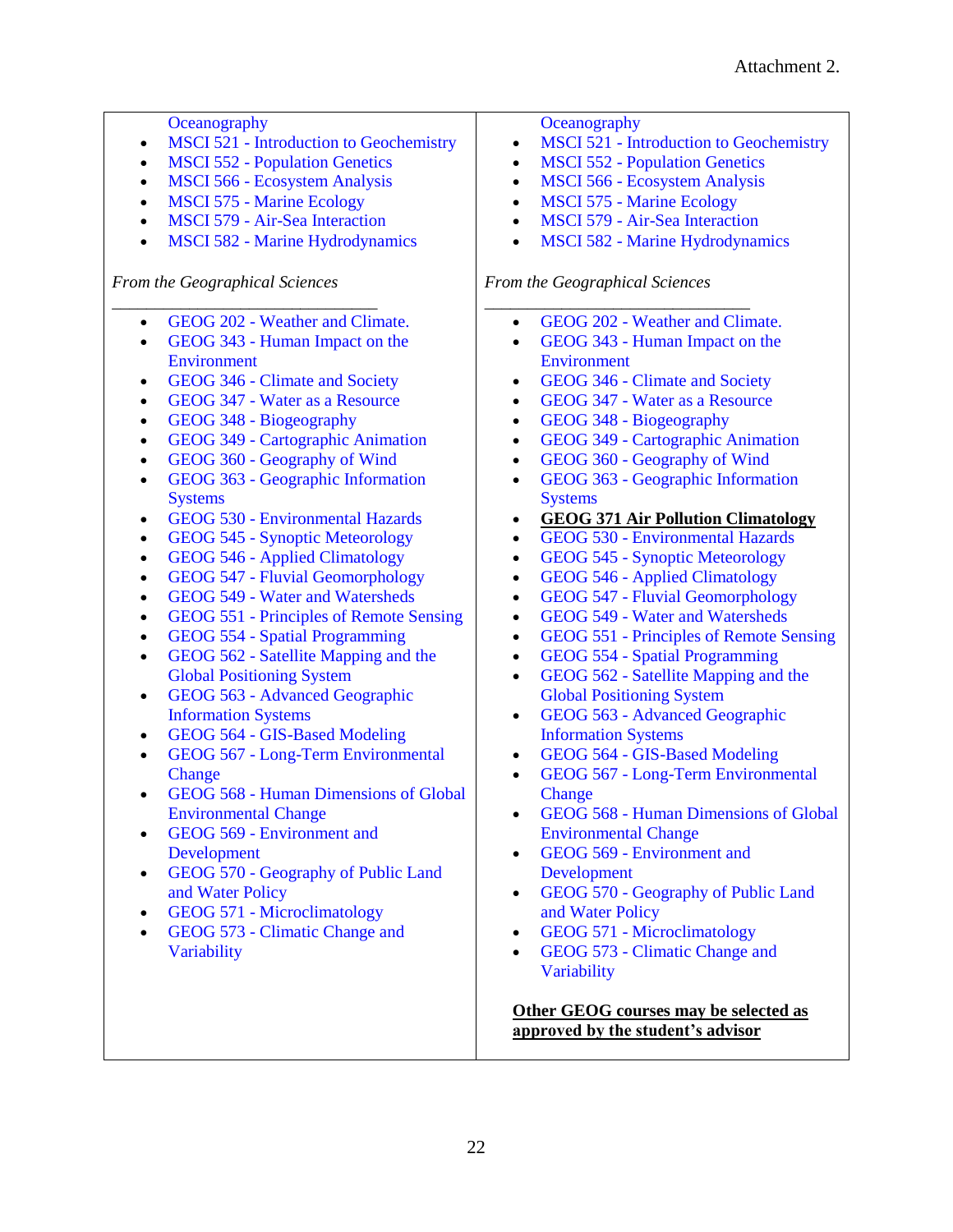## **D. Department of Languages, Literatures and Cultures Core designation**

|     |                 | <b>Carolina Core GFL</b>   |
|-----|-----------------|----------------------------|
| To: | <b>PORT 121</b> | Elementary Portuguese. (4) |
|     | From: PORT 121  | Elementary Portuguese. (4) |

## **Change in note and Core designation**

|     | From: SPAN 121  | Elementary Spanish. (4)                                             |
|-----|-----------------|---------------------------------------------------------------------|
|     |                 | Note: Assumes prior experience in Spanish. Admission only by        |
|     |                 | proficiency examination. Credit may be received for only one of the |
|     |                 | following: 110; 111; or 121.                                        |
| To: | <b>SPAN 121</b> | Elementary Spanish. (4)                                             |
|     |                 | Note: Assumes prior experience in Spanish. Admission only by        |
|     |                 | proficiency examination. Credit may be received for only one of the |
|     |                 | following: 109/110, 111, or 121.                                    |
|     |                 | <b>Carolina Core GFL</b>                                            |

## **Change in prerequisite, note and Core description**

|     | From: SPAN 122  | Basic Proficiency in Spanish. (3)                                 |
|-----|-----------------|-------------------------------------------------------------------|
|     |                 | (Prereq: Admission either by placement examination or successful) |
|     |                 | completion of SPAN 110, 111, or 121.)                             |
|     |                 | Note: Offered each semester.                                      |
| To: | <b>SPAN 122</b> | Basic Proficiency in Spanish. (3)                                 |
|     |                 | (Prereq: Admission either by placement examination or successful  |
|     |                 | completion of SPAN 109/110, 111, or 121.)                         |
|     |                 | <b>Carolina Core GFL</b>                                          |

#### **E. Program of Marine Science Change in note**

|     | From: MSCI 510 | Invertebrate Zoology. $[=\text{BIOL} 510] (4)$                      |
|-----|----------------|---------------------------------------------------------------------|
|     |                | Note: Three lecture and two three-hour laboratory periods per week. |
| To: | MSCI 510       | Invertebrate Zoology. $[=\text{BIOL} 510] (4)$                      |
|     |                | Note: Three lecture and one three-hour laboratory period per week.  |

## **F. Department of Political Science**

## **New course**

POLI 215 Introduction to Leadership Studies. (3) Conceptions and models, values and pitfalls, strategies and skills of leadership and of leaders in diverse contexts.

## **Change in curriculum. Website 2011-2012 Bulletin – Addition of Leadership studies Minor**

| <b>Current</b> | <b>Proposed</b>                                                                                                                                                                                                                                                            |
|----------------|----------------------------------------------------------------------------------------------------------------------------------------------------------------------------------------------------------------------------------------------------------------------------|
|                | The Minor in Leadership Studies at the University of South Carolina, housed in the<br>Department of Political Science, prepares students for a lifelong process of leadership<br>development and action. Grounded in a rigorous and multidisciplinary course of study, the |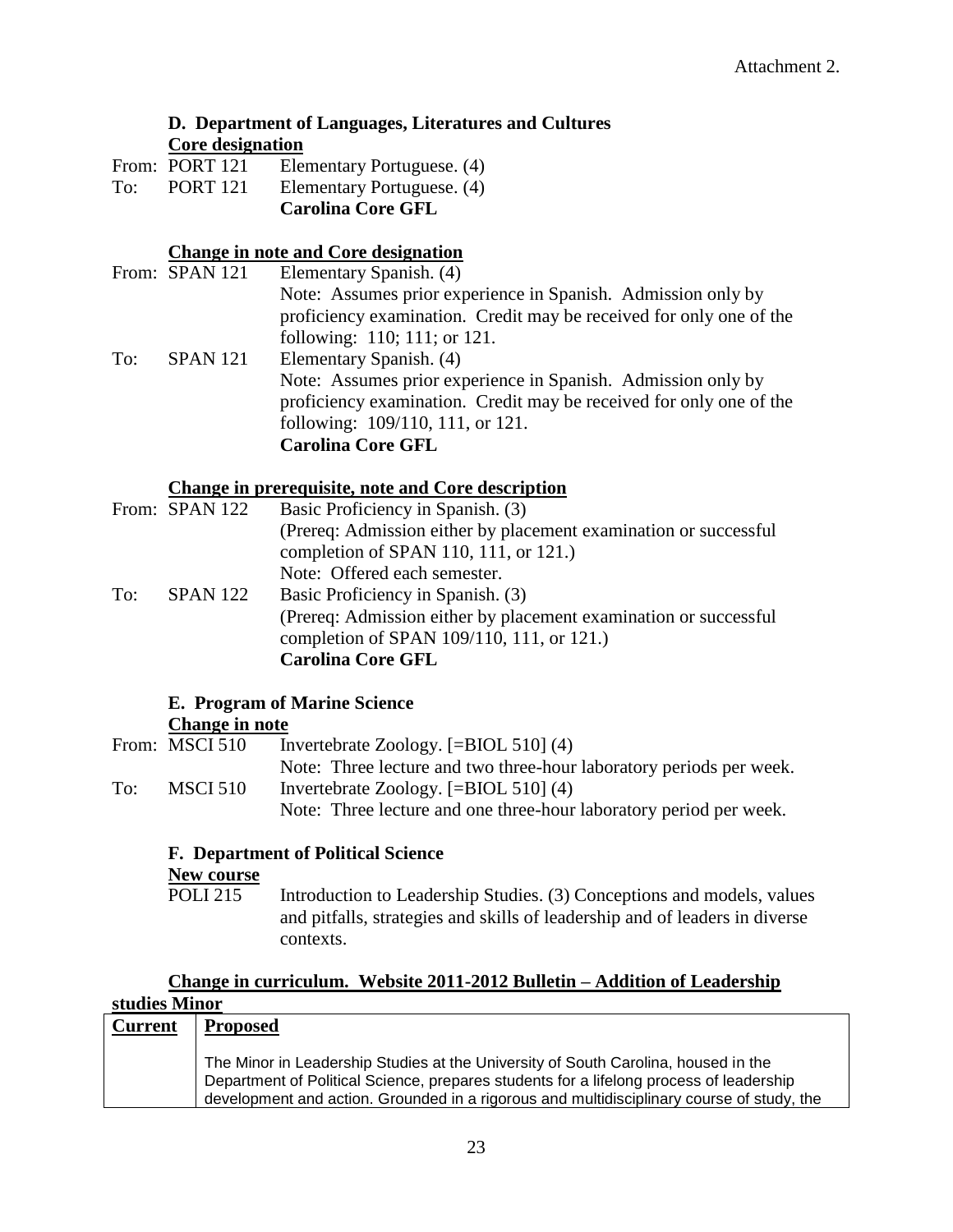minor introduces students to a range of perspectives and models of leadership. These diverse approaches are unified by the goal of providing knowledge and skills that can assist students in promoting positive social change. Academic leadership training combined with the practice of leadership through the myriad of opportunities available at the university provides the foundation for successful leadership development.

A minimum of 18 credit hours is required from the following curriculum, which includes an introductory course, a second course (chosen from one of three core areas: public speaking, organizational/group dynamics, or management), an experiential course, and three courses from at least two of the following four categories: ethics, communication, diversity, and advanced leadership training. Coursework in at least two disciplines is required for the minor. Students must complete minor courses with a grade of "C" or higher. The content of each minor should reflect the student"s interests and be developed in consultation with the student"s academic advisor. To this end, courses with appropriate content may be substituted with approval from the advisor for the minor. Students may not count a course toward both their Carolina Core requirements and the minor. Students are strongly encouraged to participate in USC Connect and to develop an e-portfolio reflecting their Carolina leadership experience.

#### **Hours Required for the Minor: 18**

## **Introductory Course (3 Hours):**

**Select one:**

- POLI 215 Introduction to Leadership Studies
- RCAM 205 Foundations of Leadership

#### **Second Course (3 hours):**

Select a course from one of the following three areas: Public Speaking, Organizational/Group Dynamics, or Management

#### **Public Speaking**

- MGMT 250 Professional Communication
- SPCH 140 Public Communication
- SPCH 201 Popular Communication and Public Culture
- SPCH 230 Business and Professional Speaking
- SPCH 330 Small Group Communication
- SPCH 331 Organizational Communication
- SPCH 380 Persuasive Communication
- SPCH 464 Speechwriting

#### **Organizational/Group Dynamics**

- POLI 368 Interest Groups and Social Movements
- PSYC 430 Survey of Social Psychology
- PSYC 487 Community Psychology
- SOCY 308 Community Organization
- SOCY 311 Ecology of Human Social Systems
- SOCY 312 Bureaucracy and Modern Society
- SOCY 354 Collective Behavior
- SOCY 355 Minority Group Relations

#### **Management**

- POLI 370 Introduction to Public Administration
- MGMT 371 Principles of Management
	- MGMT 374 Management of Human Resources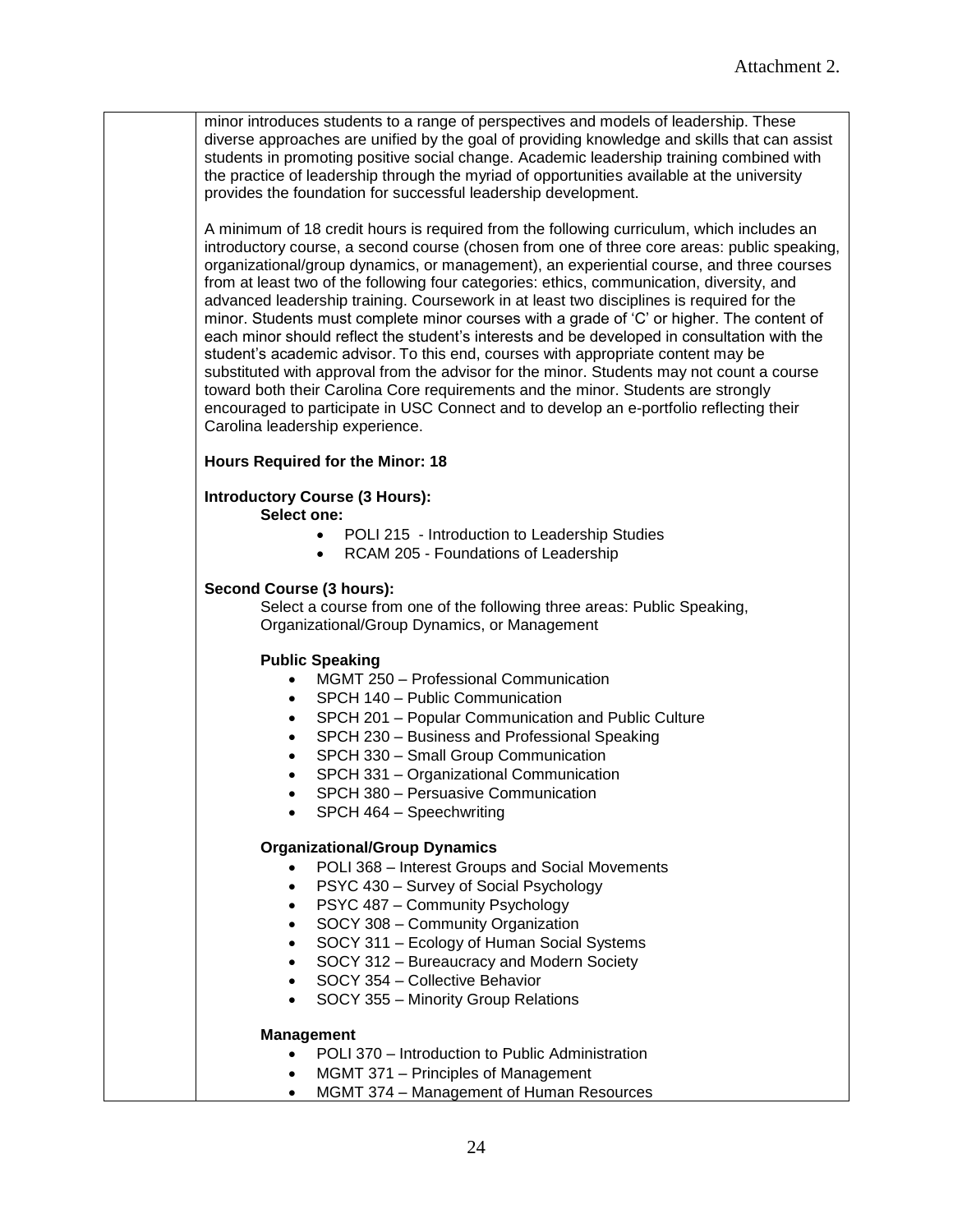| MGMT 376 - Organization Behavior<br>$\bullet$                                              |
|--------------------------------------------------------------------------------------------|
| MGMT 401 - Negotiation and Conflict in the Workplace<br>$\bullet$                          |
| MGMT 402 - Managing Teams in the Workplace<br>$\bullet$                                    |
| MGMT 403 - Leadership in Organizations<br>$\bullet$                                        |
|                                                                                            |
| <b>Experiential Coursework (3 Hours):</b>                                                  |
| 3 hours from a course approved by advisor that incorporates study abroad, service-learning |
| (minimum of 8 hours of community service), internship, National Student Exchange,          |
| extensive reflection on a leadership experience (e.g., EDLP 520 for U101 peer leaders), or |
| domestic "study away." For students enrolled in a ROTC program, the required ROTC          |
| leadership lab satisfies the experiential coursework requirements.                         |
|                                                                                            |
| <b>Additional Courses (9 Hours):</b>                                                       |
| Select 3 courses from at least 2 of the following 4 groups:                                |
| Group 1 – Ethics                                                                           |
| $\bullet$                                                                                  |
| ANTH 313 - Ethical Dilemmas in Anthropology                                                |
| ARMY 301 - Advanced Military Decision Making<br>$\bullet$                                  |
| JOUR 303 - Law and Ethics of the Mass Media<br>$\bullet$                                   |
| JOUR 501 - Freedom, Responsibility, and Ethics of the Mass Media<br>$\bullet$              |
| NAVY 402 - Naval Leadership and Ethics<br>$\bullet$                                        |
| PHIL 211 - Contemporary Moral Issues<br>$\bullet$                                          |
| PHIL 320 - Ethics<br>$\bullet$                                                             |
| PHIL 321 - Medical Ethics<br>$\bullet$                                                     |
| PHIL 322 - Environmental Ethics<br>$\bullet$                                               |
| PHIL 323 - Ethics of Science and Technology<br>$\bullet$                                   |
| PHIL 324 - Business Ethics<br>$\bullet$                                                    |
| PHIL 325 - Engineering Ethics<br>$\bullet$                                                 |
| PHIL 330 - Social and Political Philosophy<br>$\bullet$                                    |
| OR.                                                                                        |
| POLI 300 - Social and Political Philosophy                                                 |
| PHIL 514 - Ethical Theory<br>٠                                                             |
| PHIL 527 - Virtues, Acts, and Consequences<br>$\bullet$                                    |
| POLI 504 - Politics and Ethics<br>$\bullet$                                                |
| SCHC 433T - Law and Ethics of Outdoor Conservation<br>$\bullet$                            |
| SPTE 385 - Ethics in Sport and Entertainment Business<br>$\bullet$                         |
|                                                                                            |
| <b>Group 2 - Communication</b>                                                             |
| AERO 301 - Air Force Leadership Studies I<br>٠                                             |
| AERO 302 - Air Force Leadership Studies II<br>$\bullet$                                    |
| ANTH 354 - Anthropology of Nonverbal Communication<br>$\bullet$                            |
| ANTH 355 - Language, Culture, and Society<br>$\bullet$                                     |
| OR.                                                                                        |
| LING 340 - Language, Culture, and Society                                                  |
| ANTH 371 - Ethnography of Communication<br>$\bullet$                                       |
| ANTH 555 - Language and Gender<br>$\bullet$                                                |
| OR.                                                                                        |
| LING 541 - Language and Gender                                                             |
| OR.                                                                                        |
| WGST 555 - Language and Gender                                                             |
| ANTH 556 - Language and Globalization                                                      |
| $\bullet$<br>OR.                                                                           |
| LING 556 - Language and Globalization                                                      |
| ANTH 586 - Discourse, Gender, and Politics of Emotion                                      |
| <b>OR</b>                                                                                  |
|                                                                                            |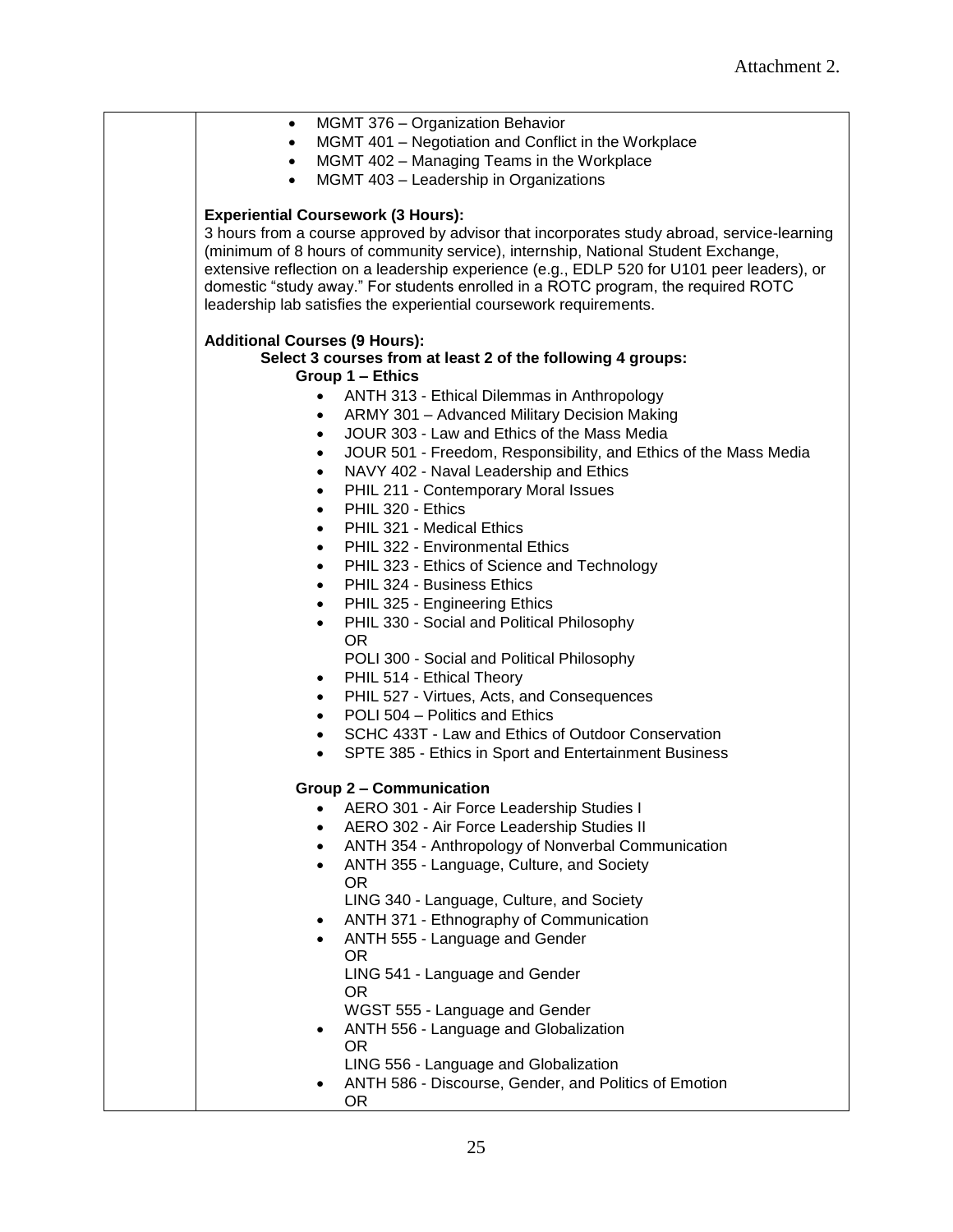| LING 543 - Discourse, Gender, and Politics of Emotion             |
|-------------------------------------------------------------------|
| ARMY 201 - Fundamentals of Military Leadership<br>٠               |
| ARMY 301 - Advanced Military Decision Making<br>$\bullet$         |
| ENGL 370 - Language in the USA<br>$\bullet$                       |
| 0R                                                                |
| LING 345 - Language in the USA                                    |
| ENGL 455 - Language in Society<br>٠                               |
| <b>OR</b>                                                         |
| LING 440 - Language in Society                                    |
| <b>ENGL 462 - Technical Writing</b>                               |
| <b>ENGL 463 - Business Writing</b>                                |
| <b>ITEC 143 - Advanced Business Document Preparation</b>          |
| <b>ITEC 242 - Business Communications</b>                         |
| JOUR 311 - Minorities, Women, and the Mass Media                  |
| <b>OR</b>                                                         |
| WGST 311 - Minorities, Women, and the Mass Media                  |
| JOUR 364 - Introduction to Visual Communications                  |
| JOUR 434 - Electronic Journalism<br>$\bullet$                     |
| JOUR 436 - Public Relations Writing<br>٠                          |
| JOUR 452 - Electronic Mass Media Writing<br>$\bullet$             |
| JOUR 504 - Crisis Communication<br>$\bullet$                      |
| JOUR 505 - Language and Communications Media<br>$\bullet$         |
| MGMT 250 - Professional Communication<br>$\bullet$                |
| MGMT 401 - Negotiation and Conflict in the Workplace<br>$\bullet$ |
| MUSC 100A - Music Advocacy I<br>$\bullet$                         |
| <b>NURS 210 - Facilitative Communication</b><br>$\bullet$         |
| POLI 391U - Moot Court and Legal Research<br>$\bullet$            |
| SCHC 460D - Civility and the Public Sphere<br>$\bullet$           |
| 0R                                                                |
| UNIV 201 - Civility and the Public Sphere                         |
| SCHC 480P - Legal Persuasion                                      |
| SPCH 140 - Public Communication<br>$\bullet$                      |
| SPCH 201 - Popular Communication and Public Culture<br>$\bullet$  |
| SPCH 230 - Business and Professional Speaking<br>٠                |
| SPCH 330 - Small Group Communication<br>$\bullet$                 |
| SPCH 331 - Organizational Communication<br>٠                      |
| SPCH 380 - Persuasive Communication                               |
| SPCH 387 - Introduction to Rhetoric                               |
| 0R                                                                |
| ENGL 387 - Introduction to Rhetoric                               |
| SPCH 464 - Speechwriting                                          |
| <b>Group 3 - Diversity</b>                                        |
| Any AFAM course                                                   |
| Any ANTH cultures course                                          |
| Any WGST course                                                   |
| ANTH 349 - Anthropology of Work<br>$\bullet$                      |
| ANTH 371 - Ethnography of Communication<br>$\bullet$              |
| ANTH 381 - Gender and Globalization<br>$\bullet$                  |
| ANTH 555 - Language and Gender<br>$\bullet$                       |
| <b>OR</b>                                                         |
| LING 541 - Language and Gender                                    |
| ARAB 280 - Introduction to Modern Arab Culture                    |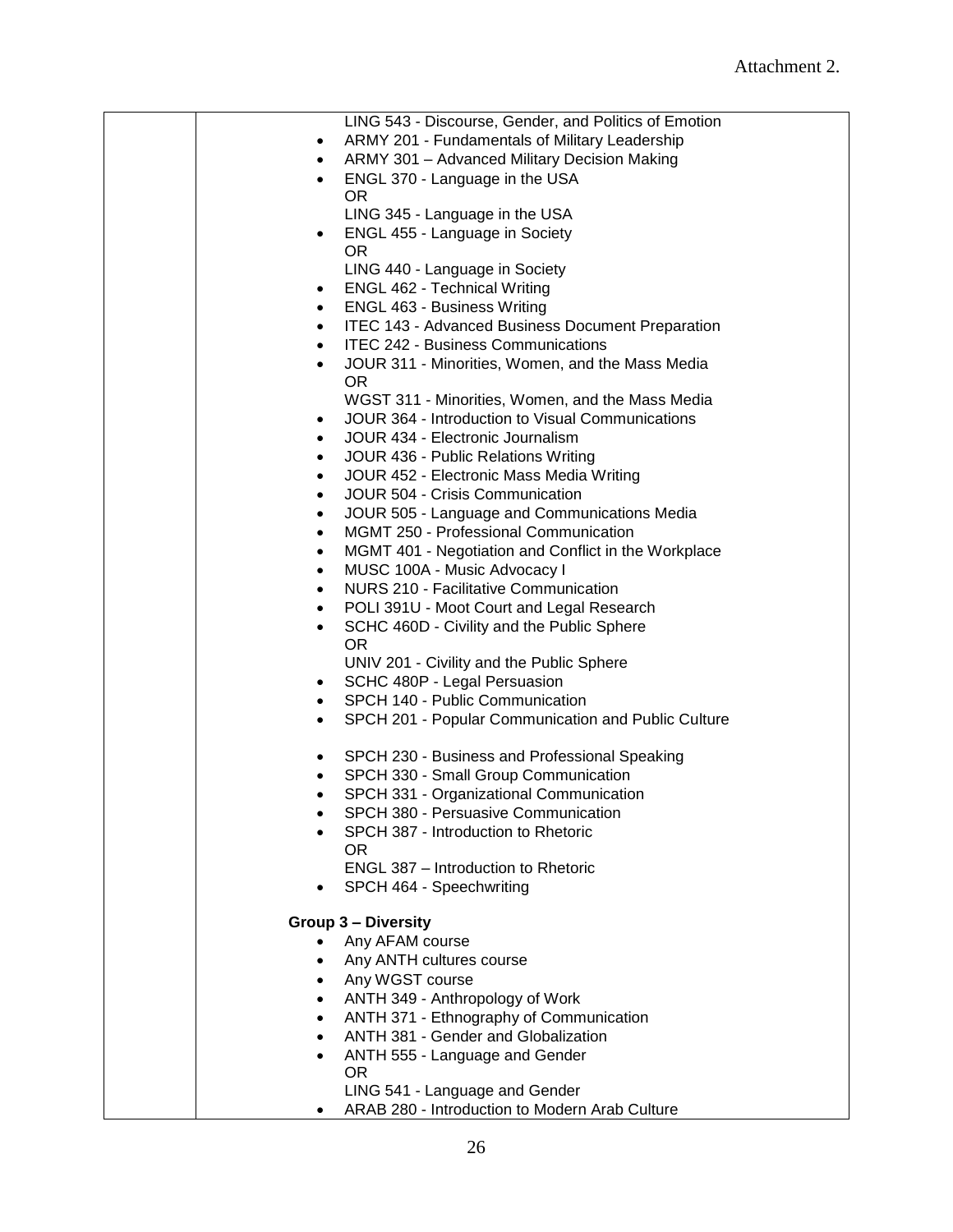| $\bullet$ | ARMY 401 - Leadership and Management Seminar I              |
|-----------|-------------------------------------------------------------|
| $\bullet$ | ARMY 402 - Leadership and Management Seminar II             |
| $\bullet$ | CHIN 240 - Chinese Culture, Tradition, and Modern Societies |
| $\bullet$ | CPLT 270 - World Literature                                 |
|           |                                                             |
| $\bullet$ | CPLT 300 - What is Comparative Literature                   |
| $\bullet$ | CPLT 301 - Great Books of the Western World I               |
| $\bullet$ | CPLT 302 - Great Books of the Western World II              |
| $\bullet$ | CPLT 415 - Topics in Comparative Literary Relations         |
|           | ENGL 455 - Language in Society                              |
|           | OR.                                                         |
|           | LING 440 - Language in Society                              |
| $\bullet$ | FREN 295 - Topics in French Culture                         |
| $\bullet$ | GEOG 121 - Lands and People of the World                    |
| $\bullet$ | GEOG 210 - Peoples, Places, and Environments                |
| $\bullet$ | <b>GERM 280 - German Culture and Civilization</b>           |
| $\bullet$ | HIST 329 - Modern and Contemporary Britain                  |
| $\bullet$ | HIST 338 - Modern Germany                                   |
| $\bullet$ | HIST 347 - The Middle East in Modern Times                  |
|           |                                                             |
| $\bullet$ | HIST 349 - The Contemporary Middle East and North Africa    |
| $\bullet$ | HIST 354 - Modern East Asia                                 |
| $\bullet$ | HIST 379 - Women in Modern Europe                           |
| $\bullet$ | HIST 386 - Islamic Institutions and Traditions              |
|           | OR.                                                         |
|           | RELG 354 - Islamic Institutions and Traditions              |
|           | HIST 421 - Modern Latin America                             |
|           | <b>OR</b>                                                   |
|           | LASP 342 - Modern Latin America                             |
| $\bullet$ | HIST 424 - Gender in Latin America                          |
| $\bullet$ | IBUS 423 - Cross-Cultural Behavior and Negotiations         |
| $\bullet$ | ITAL 400 - Contemporary Italian Civilization                |
| $\bullet$ | JAPA 240 - Introduction to Japanese Culture                 |
| $\bullet$ | JAPA 340 - Introduction to Japanese Culture and Literature  |
| $\bullet$ | JOUR 311 - Minorities, Women, and the Mass Media            |
| $\bullet$ | LASP 311 - Latin American Cultures                          |
| $\bullet$ | <b>LASP 312 - Mexican Cultures</b>                          |
|           | LASP 315 - South American Indian Cultures                   |
|           | LASP 351 - Politics and Governments of Latin America        |
|           | OR.                                                         |
|           | POLI 351 - Politics and Governments of Latin America        |
|           | LING 140 - Linguistic Diversity Awareness                   |
|           | NURS 226 - Socio-Cultural Variations in Health and Illness  |
|           | NURS 313 - Nursing Care of the Older Adult                  |
|           |                                                             |
|           | POLI 305 - Race, Class, Gender, and Sexuality<br><b>OR</b>  |
|           |                                                             |
|           | SOCY 304 - Race, Class, Gender, and Sexuality               |
| $\bullet$ | POLI 307 - Feminist Theory                                  |
| $\bullet$ | POLI 352 - Gender and Politics                              |
|           | POLI 353 - Introduction to U.S. Racial and Ethnic Politics  |
|           | POLI 364 - African-American Politics                        |
|           | POLI 402 - African American Political Thought               |
|           | POLI 432 - Nationalism and Ethnicity in World Politics      |
|           | PSYC 440 - Survey of Personality                            |
|           | POLI 454 - Women and the Law                                |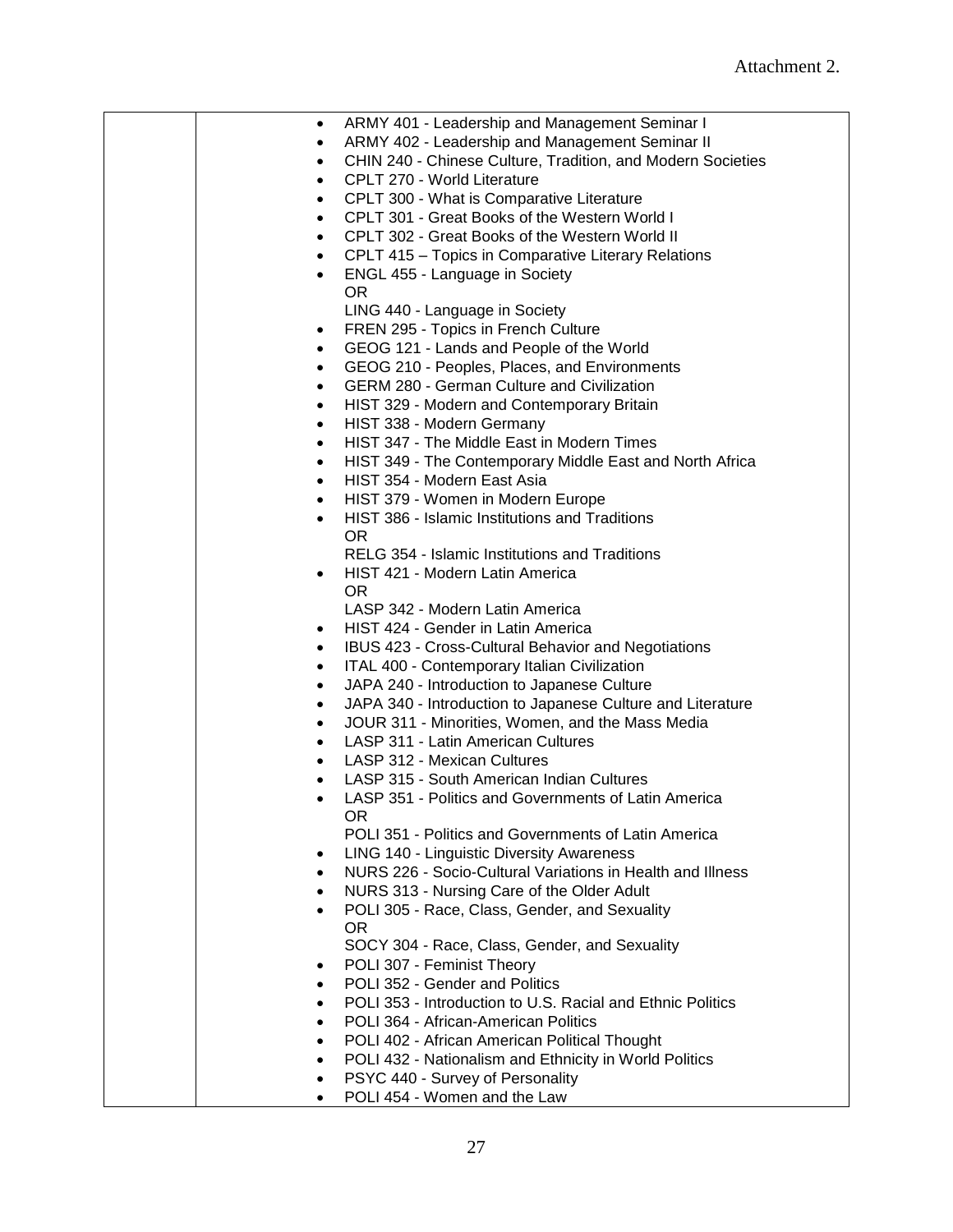| $\bullet$ | POLI 476 - Black Activism                                     |
|-----------|---------------------------------------------------------------|
| $\bullet$ | RELG 342 - The African-American Religious Experience          |
| $\bullet$ | RELG 343 - Religions of the African Diaspora                  |
| $\bullet$ | RELG 351 - Religions of South Asia                            |
| $\bullet$ | RELG 352 - Religions of East Asia                             |
| $\bullet$ | RELG 355 - Introduction to Hinduism                           |
| $\bullet$ | RELG 356 - Introduction to Buddhism                           |
| $\bullet$ | RELG 357 - Introduction to Islam                              |
| $\bullet$ | RELG 375 - Religion and Culture                               |
| $\bullet$ | RUSS 280 - Introduction to Russian Civilization               |
| $\bullet$ | SOCY 102 - Human Societies: An Introduction to Macrosociology |
| $\bullet$ | SOCY 301 - Sociology of Sex Roles                             |
| $\bullet$ | SOCY 309 - An Introduction to Social Inequality               |
| $\bullet$ | SOCY 355 - Minority Group Relations                           |
| $\bullet$ | SOWK 331 - Social Work with Diverse and Oppressed Populations |
| $\bullet$ | SPAN 375 - Topics in Hispanic Cultures and Literatures        |
| $\bullet$ | SPCH 485 - Women's Rhetoric                                   |
|           | • SPCH 486 - African-American Rhetoric                        |
|           |                                                               |
| $\bullet$ | SPTE 570 - Special Topics in Global Sport                     |
|           | Group 4 - Advanced leadership development                     |
|           | • AERO 301 - Air Force Leadership Studies I                   |
|           |                                                               |
| $\bullet$ | AERO 302 - Air Force Leadership Studies II                    |
| $\bullet$ | ARMY 302 - Applied Military Leadership                        |
| $\bullet$ | ARMY 401 - Leadership and Management Seminar I                |
| $\bullet$ | ARMY 402 - Leadership and Management Seminar II               |
| $\bullet$ | EDTE 402 - Teachers and Teaching                              |
| $\bullet$ | IBUS 423 - Cross-Cultural Behavior and Negotiations           |
| $\bullet$ | JOUR 303 - Law and Ethics of the Mass Media                   |
| $\bullet$ | <b>MGMT 250 - Professional Communication</b>                  |
| ٠         | MGMT 371 - Principles of Management                           |
| $\bullet$ | MGMT 374 - Management of Human Resources                      |
| ٠         | MGMT 376 - Organization Behavior                              |
| $\bullet$ | MGMT 401 - Negotiation and Conflict in the Workplace          |
| $\bullet$ | MGMT 402 - Managing Teams in the Workplace                    |
| ٠         | MGMT 403 - Leadership in Organizations                        |
|           | MUED 568 - Organization and Administration of Music Programs  |
|           | MUSC 580 - Entrepreneurship in Music                          |
|           | MUSC 591 - Music Leadership Practicum                         |
|           | NAVY 401 - Naval Leadership and Management I                  |
|           | NAVY 402 - Naval Leadership and Ethics                        |
|           | NURS 428 - Nursing Leadership and Management                  |
|           | POLI 370 - Introduction to Public Administration              |
|           | PUBH 499 - Foundations of Public Health Leadership            |
|           | SCHC 390Y - Legal Advocacy                                    |
|           | SOCY 308 - Community Organization                             |
|           | SOCY 311 - Ecology of Human Social Systems                    |
|           | SOCY 312 - Bureaucracy and Modern Society                     |
|           | SOCY 354 - Collective Behavior                                |
|           | SOCY 355 - Minority Group Relations                           |
|           | SOWK 331 - Social Work with Diverse and Oppressed Populations |
|           | SOWK 422 - Advocacy for Social and Economic Justice           |
|           | SPCH 230 - Business and Professional Speaking                 |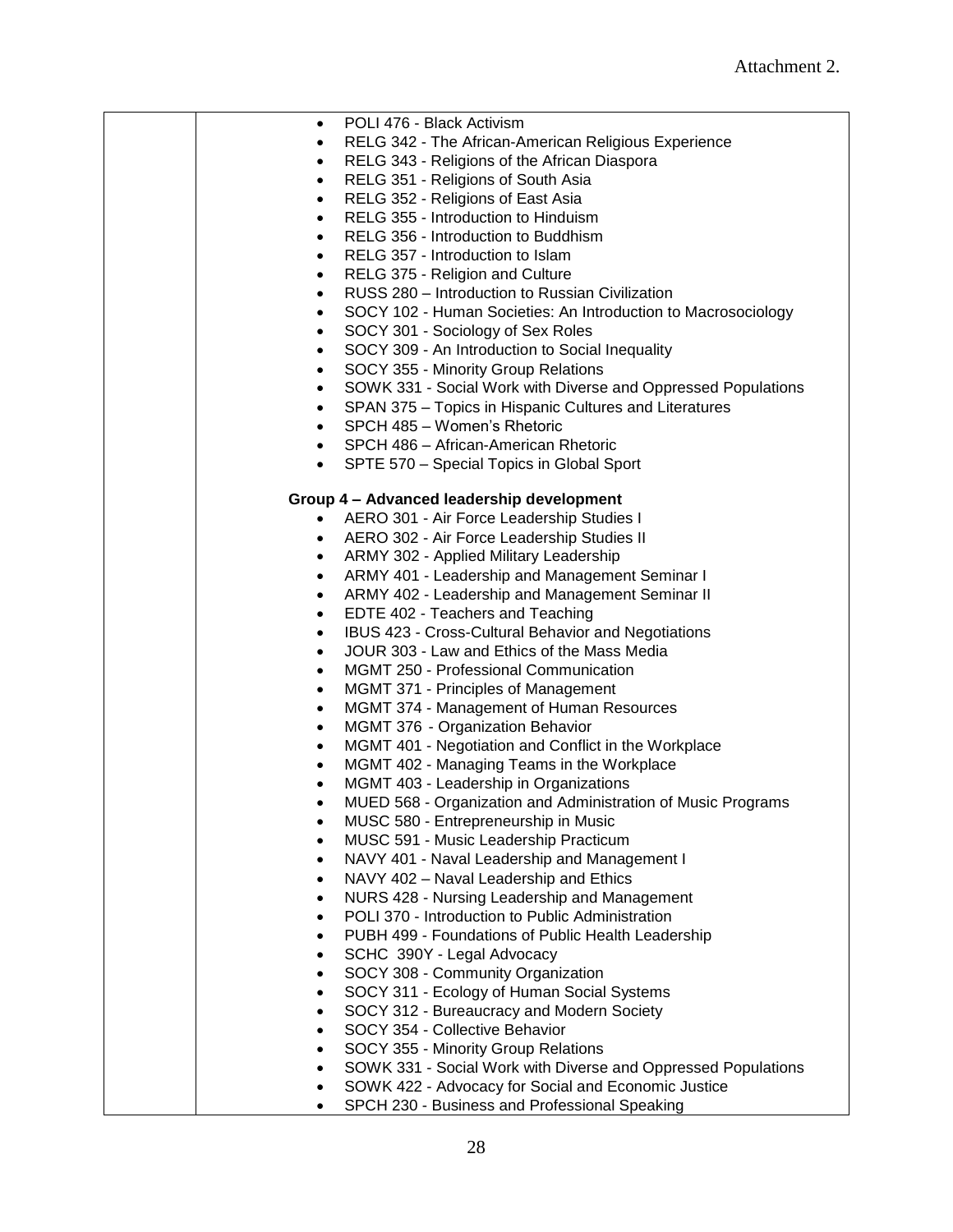| • SPCH 330 - Small Group Communication    |
|-------------------------------------------|
| • SPCH 331 - Organizational Communication |
| • SPCH 380 - Persuasive Communication     |
| SPCH 464 - Speechwriting                  |

## **G. Department of Statistics Change in description and Core designation**

|     | From: STAT 201  | Elementary Statistics. (3)                                                  |
|-----|-----------------|-----------------------------------------------------------------------------|
|     |                 | An introductory course in the fundamentals of modern statistical methods.   |
|     |                 | Topics include descriptive statistics, probability, random sampling, simple |
|     |                 | linear regression, correlation, tests of hypotheses, and estimation.        |
| To: | <b>STAT 201</b> | Introduction to the fundamentals of modern statistical methods, including   |
|     |                 | descriptive statistics, probability, random sampling, simple linear         |
|     |                 | regression, correlation, tests of hypotheses, and estimation.               |
|     |                 | <b>Carolina Core ARP</b>                                                    |
|     |                 |                                                                             |

## **2. MOORE SCHOOL OF BUSINESS**

#### **Department of Management Science Change in curriculum. Website 2011-2012 Bulletin – Global Supply Chain and Operations Management (GSCOM)**

| <u>Cramons Management (CBCC14)</u><br><b>Current</b>                                                                                                                                                                           | <b>Proposed</b>                                                                                                                                                                                                                                                                                  |
|--------------------------------------------------------------------------------------------------------------------------------------------------------------------------------------------------------------------------------|--------------------------------------------------------------------------------------------------------------------------------------------------------------------------------------------------------------------------------------------------------------------------------------------------|
| <b>Global Supply Chain and Operations</b><br><b>Management (GSCOM) (15 hours)</b>                                                                                                                                              | <b>Global Supply Chain and Operations</b><br><b>Management</b> (GSCOM) (15 hours)                                                                                                                                                                                                                |
| ( <del>12</del> Hours)                                                                                                                                                                                                         | (15 Hours)                                                                                                                                                                                                                                                                                       |
| <b>MGSC 485 - Business Process Management</b><br><b>MGSC 486 - Service Operations Management</b><br>MGSC 487 - Global Sourcing Strategies and<br>Application<br><b>MGSC 491 - Supply Chain Management</b><br><del>Hours)</del> | MGSC 485 - Business Process Management<br>٠<br><b>MGSC 486 - Service Operations Management</b><br>$\bullet$<br>MGSC 487 - Global Sourcing Strategies and<br>$\bullet$<br>Application<br><b>MGSC 491 - Supply Chain Management</b><br>$\bullet$<br>MGSC 497 - GSCOM Capstone Project<br>$\bullet$ |
| MGSC 495 Supply Chain Planning and<br>Execution<br>or<br>MGSC 497 - GSCOM Capstone Project                                                                                                                                     |                                                                                                                                                                                                                                                                                                  |

# **Change in title and description**<br>From: MGSC 495 Supply Chain Plan

Supply Chain Planning and Execution. (3) Management of systems that coordinate information and material flows within and between firms in a supply chain. Includes planning basics, lean systems, and constraint management.